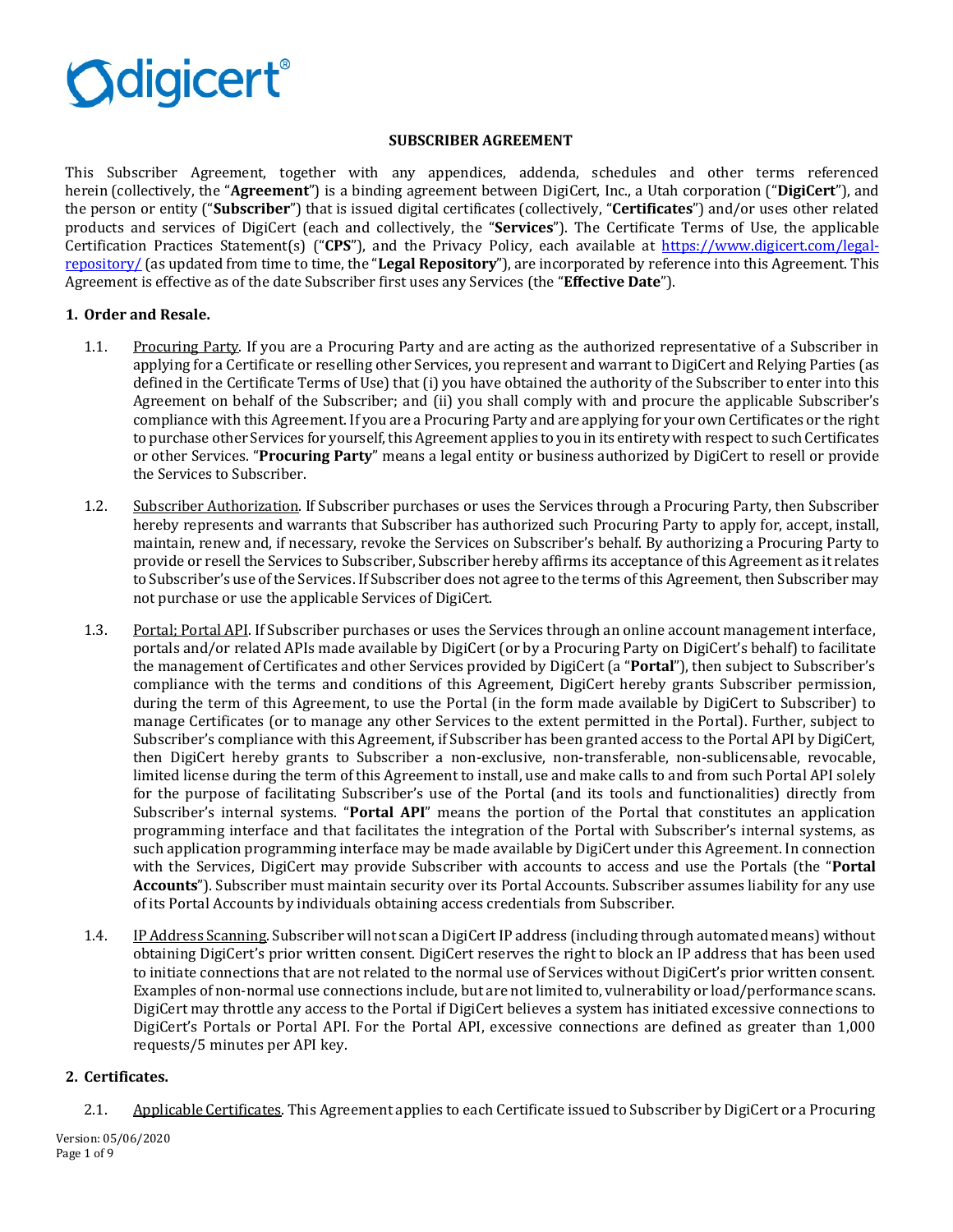Party, regardless of: (i) the Certificate type (client, code signing, or TLS/SSL), (ii) when Subscriber requested the Certificate, or (iii) when the Certificate issues. With respect to any Certificates issued by DigiCert or a Procuring Party to Subscriber hereunder, the parties acknowledge and agree that this Agreement constitutes the subscriber agreement, as required under the applicable industry standards, guidelines and requirements related to the issuance of Certificates (including the EV Guidelines, as defined in the Certificate Terms of Use).

- 2.2. **QTSP Services.** Notwithstanding anything to the contrary in this Agreement, if Subscriber purchases certain Services issued by DigiCert's QTSP (as defined below) (whether acting in its capacity as QTSP or otherwise) or its Affiliates ("**QTSP Services**"), then the applicable CPS for certain such QTSP Services is located at <https://www.quovadisglobal.com/repository/> (as updated from time to time and where such repository is applicable, also the "**Legal Repository**").
- 2.3. DigiCert Vendor Entities. DigiCert's Vendor Entities may exercise any right or perform any obligation under this Agreement. For clarity, a Vendor Entity may (i) exercise DigiCert's billing rights and obligations, and (ii) execute Order Forms with Subscriber. If Subscriber purchases Qualified Certificates, then Subscriber acknowledges that the applicable Qualified Trust Service Provider is the provider of such Services. "**Vendor Entity**" means the QTSPs and any Affiliate of DigiCert. "**Qualified Certificates**" means a Certificate (i) that is issued by a Qualified Trust Service Provider pursuant to the requirements of applicable EU or Swiss certification and electronic signature laws, and (ii) that carries the highest assurance level of "qualified" pursuant to such requirements. "**Qualified Trust Service Provider**" or "**QTSP**" means the following entities that are certified by governmental authorities to issue Qualified Certificates:

| <b>Entity</b>                 | <b>Trust List</b> | <b>Iurisdiction of Certification</b> |
|-------------------------------|-------------------|--------------------------------------|
| QuoVadis Trustlink B.V.       | EU Trust List     | <b>Netherlands</b>                   |
| DigiCert Europe Belgium B.V.  | EU Trust List     | Belgium                              |
| QuoVadis Trustlink Schweiz AG | Swiss Trust List  | Switzerland                          |

- 2.4. Certificate Terms of Use. Subscriber will order, manage, and use, and DigiCert will provide and manage Certificates in accordance with DigiCert's Certificate Terms of Use. available at Certificates in accordance with DigiCert's Certificate Terms of Use, available at <https://www.digicert.com/certificate-terms/> (as updated from time to time, the "**Certificate Terms of Use**").
- **3. Fees.** If Subscriber has purchased the Certificates or other Services through a Procuring Party, the payment terms will be those terms established between Subscriber and such Procuring Party. If Subscriber does not pay the applicable fees for any Services extended to Subscriber (or where Subscriber has purchased the Services through a Procuring Party and such Procuring Party does not pay DigiCert the applicable fees for any Services in accordance with DigiCert's agreement with such Procuring Party), then (i) Subscriber will not be entitled to use such Services (including for the avoidance of any doubt, any Certificate(s)), (ii) DigiCert may refuse to process any subsequent applications submitted by or on behalf of Subscriber for additional Certificates or other Services, and (iii) DigiCert may terminate Subscriber's use of other Services.

## **4. Intellectual Property Rights; Restrictions.**

- <span id="page-1-0"></span>4.1. DigiCert Intellectual Property Rights. DigiCert retains, and Subscriber will not obtain or claim, any title, interest, or ownership rights in any Services, including all software associated with the Portal, the Services, or techniques and ideas embedded therein; all copies or derivative works of such products or services or software provided by DigiCert, regardless of who produced, requested, or suggested the copy or derivative work; all documentation and marketing material provided by DigiCert to Subscriber; and all of DigiCert's copyrights, patent rights, trade secret rights and other proprietary rights.
- <span id="page-1-1"></span>4.2. Restrictions. Subscriber will protect DigiCert's intellectual property, and the value, good will, and reputation associated therewith when accessing or using the Services. Subscriber will not: (i) attempt to interfere with, or disrupt the operations of, the Services or attempt to gain access to any systems or networks that connect thereto, except as required to access and use the Portal (including the Portal API) as permitted hereunder, (ii) re-engineer, reverse engineer, decompile or disassemble any portion of the Services; (iii) use, copy or modify the Services for any purpose other than as expressly permitted herein; (iv) transfer, sublicense, rent, lease, lend, distribute or otherwise make available the Services to any third party other than as expressly permitted herein; (v) replicate, frame or mirror the Services; (vi) remove, erase or tamper with any copyright or other proprietary notice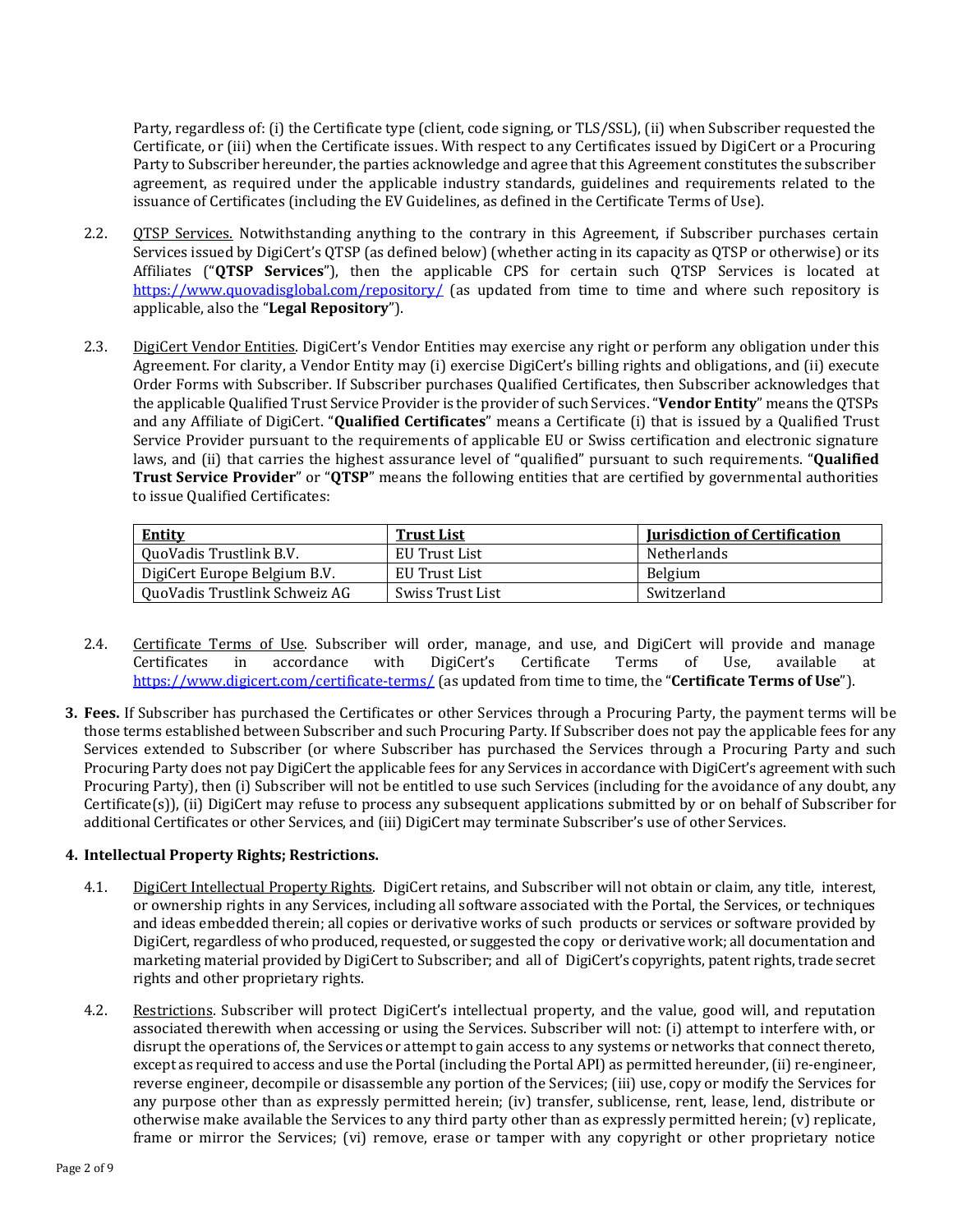encoded or recorded in the Services; (vii) introduce into the Services any computer virus, malware, software lock or other such harmful program or data which destroys, erases, damages or otherwise disrupts the normal operation of the Services or allows for unauthorized access to the Services, (viii) access, or allow another party to access or use, the Services for any benchmarking purposes or to develop or improve a product or service that competes with DigiCert, (ix) impersonate or misrepresent Subscriber's affiliation with any entity, or (x) encourage or authorize a third party to do any of the foregoing. DigiCert may terminate this Agreement or Subscriber's Portal Accounts, restrict Subscriber's access to the Services, or revoke the Certificates, if DigiCert reasonably believes that Subscriber is using the Services to post or make accessible any material that infringes DigiCert's or any third party's rights or is in breach of this Agreement. Subscriber will not use any marketing material or documentation that refers to DigiCert or its products or services without receiving written prior approval from DigiCert, except as outlined in Sectio[n 4.4](#page-2-0) (Mark License).

- 4.3. Trademark Usage. DigiCert may use Subscriber's name and trademark to perform its obligations under this Agreement and to indicate that Subscriber is receiving Services, provided that such use would not foreseeably diminish or damage Subscriber's rights in any of its trademarks, create a misrepresentation of the parties' relationship, or diminish or damage a party's reputation. Neither party may register or claim any right in the other party's trademarks. Subscriber grants DigiCert a right to use any trademark of Subscriber included in the Certificate to the extent necessary to operate the Certificate.
- <span id="page-2-0"></span>4.4. Mark License. DigiCert may make certain marks available for Subscriber to display to indicate that a particular Certificate has been issued for a particular Subscriber property (each, a "**Mark**"). Effective upon issuance of the applicable Certificate, and only for so long as such Certificate remains valid, and Subscriber is in full compliance with all applicable terms related thereto, DigiCert grants to Subscriber a limited, revocable license during the validity period of the applicable Certificate to display the applicable Mark (in the form provided by DigiCert to Subscriber) to accurately and not misleadingly indicate the applicable Certificate on Subscriber's products, domain names or services. Subscriber agrees to not modify Marks in any manner or use or display Marks for any inappropriate purpose or in any way that could misrepresent the parties' relationship or diminish or damage DigiCert's reputation or the goodwill associated with any Mark or other DigiCert trademarks or service marks, including using a Mark or Certificate with a website that could be considered associated with crime, fraud, deception, defamation, libel, obscenity, misappropriation or infringement or that is otherwise reasonably objectionable to DigiCert. All goodwill arising in connection with the use of Marks will inure to the benefit of DigiCert and if Subscriber obtains any right, title or interest in or to any Mark as a result of the use of such Mark, then Subscriber hereby irrevocably assigns to DigiCert all such right, title and interest therein and thereto.

# <span id="page-2-1"></span>**5. Evaluation License.**

The terms in this Sectio[n 5](#page-2-1) apply if Subscriber is granted the right to access or use any Services free-of-charge for evaluation purposes, including trials, proofs of concept, or other demonstrations or tests ("**Trial Basis**").

- 5.1. Use Rights. Subscriber may only access or use any Services provided under this Agreement on a Trial Basis solely for the purpose of Subscriber's internal, non-production, non-commercial evaluation and interoperability testing of the applicable Services, and Subscriber may not use the Services provided on a Trial Basis for any other purpose.
- <span id="page-2-2"></span>5.2. Evaluation Period. Subscriber's right to use the Services on a Trial Basis are time-limited and will terminate immediately upon the earlier of (i) the trial end date as specified by DigiCert or the Procuring Party regarding such trial, or (ii) the start date of when the right to use such Services on a non-Trial basis is purchased, or (iii) the date when DigiCert terminates Subscriber's right to use the Services on a Trial Basis (which DigiCert may do at any time in its sole discretion). Subscriber must cease using the Services on a Trial Basis upon any such termination.
- 5.3. Trial Data. Any data or information that Subscriber enters into the Services used on a Trial Basis, and any customizations made to such Services by or for Subscriber, during the Trial Basis period may be permanently lost unless Subscriber purchases the same Services on a non-Trial Basis before the termination date set forth in Section [5.2](#page-2-2) above.
- 5.4. Limitation of Liability. IN NO EVENT WILL DIGICERT BE LIABLE FOR ANY DAMAGES UNDER THE AGREEMENT, INCLUDING, WITHOUT LIMITATION, ANY LOST REVENUE, LOST PROFITS, OR CONSEQUENTIAL DAMAGES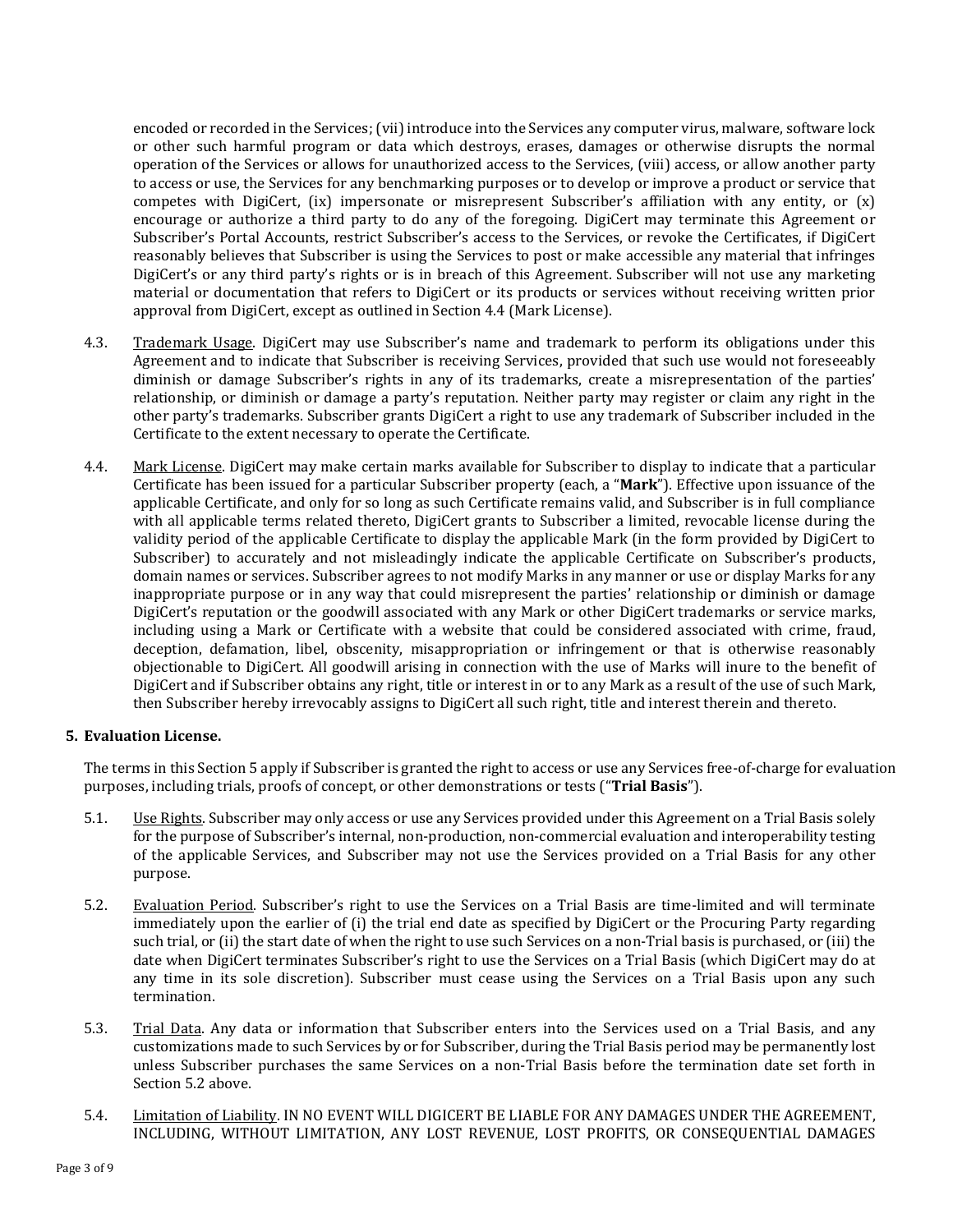EVEN IF DIGICERT IS ADVISED OF THEIR POSSIBILITY.

- 5.5. Warranty Disclaimer. SUBSCRIBER ACKNOWLEDGES THAT NO WARRANTIES, SERVICE LEVELS, OR SPECIFICATIONS SET FORTH IN THIS AGREEMENT WITH RESPECT TO THE SERVICES WILL APPLY TO ANY SERVICES PROVIDED ON A TRIAL BASIS. THE PARTIES ACKNOWLEDGE THAT THE SERVICES PROVIDED ON A TRIAL BASIS ARE PROVIDED "AS IS" AND WITHOUT ANY WARRANTY WHATSOEVER. DIGICERT DISCLAIMS ANY AND ALL WARRANTIES, EXPRESS, IMPLIED OR STATUTORY, INCLUDING WITHOUT LIMITATION, ANY IMPLIED WARRANTY OF MERCHANTABILITY, FITNESS FOR A PARTICULAR PURPOSE, OR NON-INFRINGEMENT OF THIRD-PARTY RIGHTS.
- **5.6.** Order of Precedence. In the event of a conflict between this Section [5](#page-2-1) and any provision of this Agreement, this Section [5](#page-2-1) will prevail and supersede the conflicting provisions in this Agreement with respect to the Services provided by DigiCert to Subscriber on a Trial Basis.

### <span id="page-3-0"></span>**6. Confidentiality.**

- 6.1. Definition. **"Confidential Information"** means any information, documentation, system, or process disclosed by a party or a party's Affiliate that is: (i) designated as confidential (or a similar designation) at the time of disclosure; (ii) disclosed in circumstances of confidence; or (iii) understood by the parties, exercising reasonable business judgment, to be confidential. "**Affiliate**" means any entity that directly or indirectly controls, is controlled by, or is under common control with a party to this Agreement.
- 6.2. Exclusions. Confidential Information does not include information that: (i) was lawfully known or received by the receiving party prior to disclosure; (ii) is or becomes part of the public domain other than as a result of a breach of this Agreement; (iii) was disclosed to the receiving party by a third party, provided such third party, or any other party from whom such third party receives such information, is not in breach of any confidentiality obligation in respect to such information; or (iv) is independently developed by the receiving party as evidenced by independent written materials.
- 6.3. Obligations. Each party will keep confidential all Confidential Information it receives from the other party or its Affiliates. Each party will use disclosed Confidential Information only for the purpose of exercising its rights and fulfilling its obligations under this Agreement and will protect all Confidential Information against disclosure using a reasonable degree of care. Each party may disclose Confidential Information to its contractors if the contractor is contractually obligated to confidentially provisions that are at least as protective as those contained herein. If a receiving party is compelled by law to disclose Confidential Information of the disclosing party, the receiving party may disclose such Confidential Information that it is advised by its legal counsel is legally required, but only after using reasonable efforts to (i) seek confidential treatment for the Confidential Information, and (ii) send sufficient prior notice to the other party to allow the other party to seek protective or other court orders and reasonably cooperates with such attempts by the other party.
- 6.4. Privacy. Subscriber consents, for itself, its users and contacts, to provide certain required information relating to an identified or identifiable natural person ("**Personal Data**"), which is necessary for use of the Services (including the Certificates), and which will be processed and used in accordance with DigiCert's Privacy Policy available as of the Effective Date at [https://www.digicert.com/digicert-privacy-policy](https://www.digicert.com/digicert-privacy-policy.htm) (as updated from time to time, the "**Privacy Policy**"). The Privacy Policies applicable to QTSP Services are available at <https://www.quovadisglobal.com/privacy/> (as updated from time to time).
- 6.5. Publication of Certificate Information. Notwithstanding anything in this Agreement to the contrary, Subscriber consents to: (i) DigiCert's public disclosure of information (such as Subscriber's domain name, jurisdiction of incorporation, or contact information), embedded in an issued Certificate; (ii) DigiCert's transfer of Subscriber's information to servers located inside the United States, and (iii) Subscriber's Certificates and information embedded therein being logged by or on behalf of DigiCert in publicly-accessible Certificate transparency databases for purposes of detecting and preventing phishing attacks and other forms of fraud, and Subscriber agrees that such information when logged may not be removed. This consent survives termination of this Agreement. DigiCert may rely on and use information provided by Subscriber for any purposes connected to the Services, but only if such use is in compliance with DigiCert's Privacy Policy and complies with the confidentiality obligations in this Sectio[n 6.](#page-3-0)

### <span id="page-3-1"></span>**7. Term and Termination.**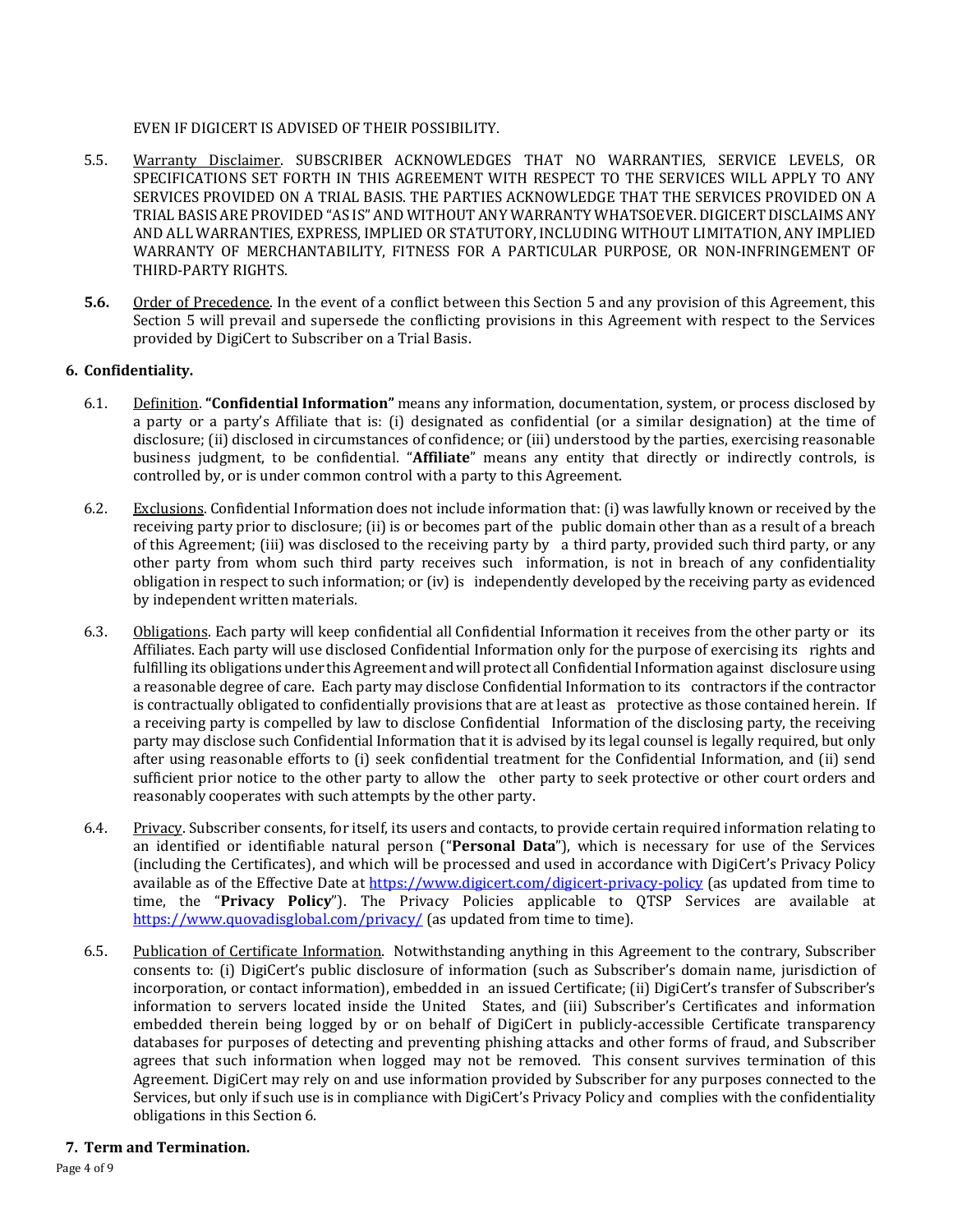- 7.1. Term. This Agreement is effective upon the Effective Date and will remain in effect unless earlier terminated in accordance with this Agreement.
- 7.2. Termination. Either party may terminate this Agreement immediately if the other party: (i) materially breaches this Agreement (including any appendices, addenda, schedules and other terms referenced herein) and fails to remedy the material breach within thirty (30) days after receiving notice of the material breach (except that any breach by Subscriber of the Certificate Terms of Use will be deemed a material breach of this Agreement for which DigiCert can immediately terminate this Agreement without a remedy period); (ii) engages in illegal or fraudulent activity in connection with this Agreement (or in the case of termination by DigiCert, Subscriber engages in an activity that could otherwise materially harm DigiCert's business in connection with this Agreement); (iii) has a receiver, trustee, or liquidator appointed over substantially all of its assets; (iv) has an involuntary bankruptcy proceeding filed against it that is not dismissed within 30 days of filing; or (v) files a voluntary petition of bankruptcy or reorganization.
- 7.3. Restrictions on Further Use. Upon expiration or termination of this Agreement: (i) except as otherwise specified, all other rights and licenses granted herein terminate; (ii) each party will immediately discontinue all representations or statements that could imply that a relationship exists between DigiCert and Subscriber; (iii) each party will continue to comply with the confidentiality requirements in this Agreement; and (iv) Subscriber will, within 30 days of the date of termination, pay to DigiCert any fees, or part thereof, still owed as of the date of termination and destroy or deliver to DigiCert all sales manuals, price lists, literature and other materials relating to DigiCert.
- 7.4. Survival**.** The CPS, the Certificate Terms of Use, and any applicable sections herein or appendices that specifically state they survive termination of this Agreement, will survive expiration or termination of this Agreement until all Certificates issued or other Services provided by DigiCert expire or are revoked. In addition, the obligations and representations of the parties under Section [4.1,](#page-1-0) Section [4.2,](#page-1-1) Section [6](#page-3-0) (Confidentiality), Section [7](#page-3-1) (Term and Termination), Section [8](#page-4-0) (Disclaimers of Warranties, Limitation of Liability, and Indemnification), and Section [9](#page-5-0) (Miscellaneous) survive expiration or termination of this Agreement. Subscriber's obligation to pay all amounts owed by Subscriber to DigiCert survive termination of this Agreement.

# <span id="page-4-0"></span>**8. Disclaimer of Warranties, Limitation of Liability, and Indemnification.**

- <span id="page-4-1"></span>8.1. Warranties. DigiCert warrants the Certificates offered under this Agreement will comply in all material respects to the requirements in the CPS and with applicable law.
- 8.2. DISCLAIMERS. OTHER THAN AS PROVIDED IN SECTION [8.1,](#page-4-1) THE SERVICES, AND ANY RELATED SOFTWARE (INCLUDING THE PORTAL) ARE PROVIDED "AS IS" AND "AS AVAILABLE" AND TO THE MAXIMUM EXTENT PERMITTED BY LAW, DIGICERT DISCLAIMS ALL EXPRESS AND IMPLIED WARRANTIES, INCLUDING WARRANTIES OF MERCHANTABILITY, FITNESS FOR A PARTICULAR PURPOSE, AND NON-INFRINGEMENT. DIGICERT DOES NOT WARRANT THAT ANY SERVICE OR PRODUCT WILL MEET SUBSCRIBER'S EXPECTATIONS OR THAT ACCESS TO THE SERVICES WILL BE TIMELY OR ERROR-FREE. DigiCert does not guarantee the accessibility of any products or services and may modify or discontinue offering any product or service offering at any time. Subscriber's sole remedy for a defect in the Services is for DigiCert to use commercially reasonable efforts, upon notice of such defect from Subscriber, to correct the defect, except that DigiCert has no obligation to correct defects that arise from (i) misuse, damage, modification or damage of the Services or combination of the Services with other products and services by parties other than DigiCert, or (ii) Subscriber's breach of any provision of this Agreement.
- 8.3. Limitation of Liability. This Agreement does not limit a party's liability for: (i) death or personal injury resulting from the negligence of a party; (iii) gross negligence, willful misconduct or violations of applicable law, or (iii) fraud or fraudulent statements made by a party to the other party in connection with this Agreement. TO THE FULLEST EXTENT PERMITTED BY APPLICABLE LAW AND NOTWITHSTANDING ANY FAILURE OF ESSENTIAL PURPOSE OF ANY LIMITED REMEDY OR LIMITATION OF LIABILITY: (A) DIGICERT AND ITS AFFILIATES, SUBSIDIARIES, OFFICERS, DIRECTORS, EMPLOYEES, AGENTS, PARTNERS AND LICENSORS (THE "**DIGICERT ENTITIES**") WILL NOT BE LIABLE FOR ANY SPECIAL, INDIRECT, INCIDENTAL, CONSEQUENTIAL, OR PUNITIVE DAMAGES (INCLUDING ANY DAMAGES ARISING FROM LOSS OF USE, LOSS OF DATA, LOST PROFITS, BUSINESS INTERRUPTION, OR COSTS OF PROCURING SUBSTITUTE SOFTWARE OR SERVICES) ARISING OUT OF OR RELATING TO THIS AGREEMENT OR THE SUBJECT MATTER HEREOF; AND (B) THE DIGICERT ENTITIES' TOTAL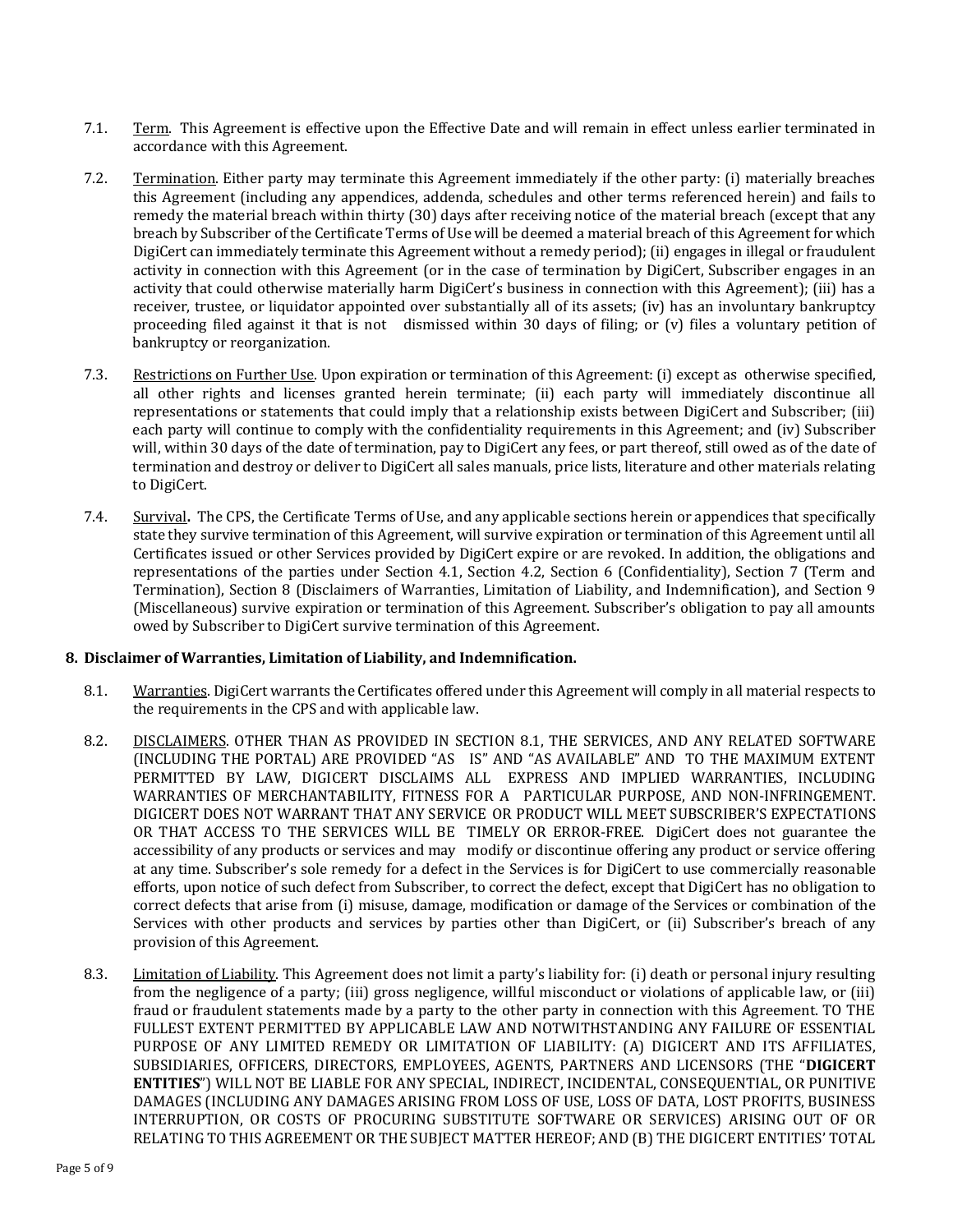CUMULATIVE LIABILITY ARISING OUT OF OR RELATING TO THIS AGREEMENT OR THE SUBJECT MATTER HEREOF WILL NOT EXCEED THE AMOUNTS PAID BY OR ON BEHALF OF SUBSCRIBER TO DIGICERT IN THE TWELVE MONTHS PRIOR TO THE EVENT GIVING RISE TO SUCH LIABILITY, REGARDLESS OF WHETHER SUCH LIABILITY ARISES FROM CONTRACT, INDEMNIFICATION, WARRANTY, TORT (INCLUDING NEGLIGENCE), STRICT LIABILITY OR OTHERWISE, AND REGARDLESS OF WHETHER DIGICERT HAS BEEN ADVISED OF THE POSSIBILITY OF SUCH LOSS OR DAMAGE. NO CLAIM, REGARDLESS OF FORM, WHICH IN ANY WAY ARISES OUT OF THIS AGREEMENT, MAY BE MADE OR BROUGHT BY SUBSCRIBER OR SUBSCRIBER'S REPRESENTATIVES MORE THAN ONE (1) YEAR AFTER THE BASIS FOR THE CLAIM BECOMES KNOWN TO SUBSCRIBER.

- 8.4. Indemnity. Subscriber will indemnify, defend and hold harmless DigiCert and DigiCert's employees, officers, directors, shareholders, Affiliates, and assigns (each an "**Indemnified Party**") against all third party claims and all related liabilities, damages, and costs, including reasonable attorneys' fees, arising from (i) Subscriber's breach of this Agreement; (ii) Subscriber's online properties for which DigiCert provides Services hereunder, or the technology or content embodied therein or made available through such properties; (iii) DigiCert's access or use in compliance with this Agreement of any information, systems, data or materials provided by or on behalf of Subscriber to DigiCert hereunder, (iv) Subscriber's failure to protect the authentication mechanisms used to secure the Portal or a Portal Account; (iv) Subscriber's modification of a DigiCert product or service or combination of a DigiCert product or service with any product or service not provided by DigiCert; (v) an allegation that personal injury or property damage was caused by the fault or negligence of Subscriber; (vi) Subscriber's failure to disclose a material fact related to the use or issuance of the Services; or (vii) an allegation that the Subscriber, or an agent of Subscriber, used DigiCert's Services to infringe on the rights of a third party.
- 8.5. Indemnity Obligations. An Indemnified Party seeking indemnification under this Agreement must notify the indemnifying party promptly of any event requiring indemnification. However, an Indemnified Party's failure to notify will not relieve the indemnifying party from its indemnification obligations, except to the extent that the failure to notify materially prejudices the indemnifying party. The indemnifying party may assume the defense of any proceeding requiring indemnification unless assuming the defense would result in potential conflicting interests as determined by the Indemnified Party in good faith. An Indemnified Party may, at the indemnifying party's expense, defend itself until the indemnifying party's counsel has initiated a defense of the Indemnified Party. Even after the indemnifying party assumes the defense, the Indemnified Party may participate in any proceeding using counsel of its own choice and at its own expense. The indemnifying party may not settle any proceeding related to this Agreement unless the settlement also includes an unconditional release of liability for all Indemnified Parties. The indemnifying party's indemnification obligations hereunder are not an Indemnified Party's sole remedy for events giving rise to indemnity by the indemnifying party hereunder, and are in addition to any other remedies an Indemnified Party may have against the indemnifying party under this Agreement.
- 8.6. Injunctive Relief. Subscriber acknowledges that its breach of this Agreement may result in irreparable harm to DigiCert that cannot adequately be redressed by damages. Accordingly, in addition to any other legal remedies which may be available, DigiCert may seek and obtain an injunctive order against a breach or threatened breach of this Agreement by Subscriber, and without a need to post a bond or similar action.
- 8.7. Extent. The limitations and obligations in this Section apply to the maximum extent permitted by law and apply regardless of: (i) the reason for or nature of the liability, including tort claims;(ii) the number of claims of liability; (iii) the extent or nature of the damages; or (iv) whether any other provisions of this Agreement were breached or proven ineffective.

### <span id="page-5-0"></span>**9. Miscellaneous.**

- 9.1. Force Majeure. Except for Subscriber's payment obligations, neither party is liable for any failure or delay in performing its obligations under this Agreement to the extent that the circumstances causing such failure or delay are beyond a party's reasonable control. Subscriber acknowledges that the Services (including the Portal and Certificates) are subject to the operation and telecommunication infrastructures of the Internet and the operation of Subscriber's Internet connection services, all of which are beyond DigiCert's control.
- 9.2. Entire Agreement**.** This Agreement, along with all documents referred to herein, including any applicable Order Form, constitutes the entire agreement between the parties with respect to the subject matter, superseding all other prior agreements that might exist. All DigiCert products and services are provided only upon the terms and conditions of this Agreement, and this Agreement prevails over any conflicting, additional, or different terms and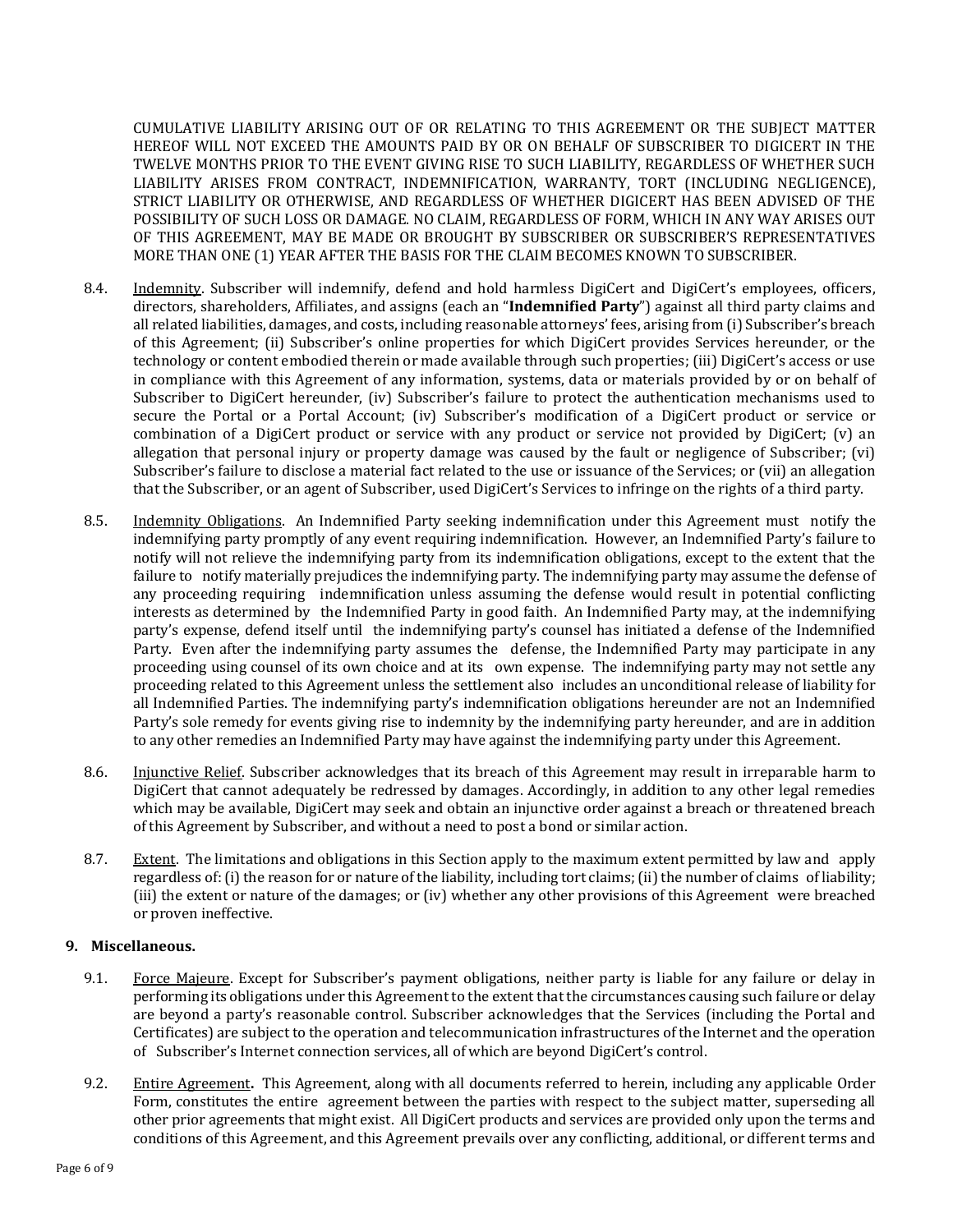conditions proposed by Subscriber. Except as otherwise allowed herein, neither party may amend this Agreement unless the amendment is both in writing and signed by the parties. Any terms in a purchase order or similar ordering document provided by Subscriber and not executed by DigiCert that conflict with the terms of this Agreement or materially alter the rights or obligations of the parties are expressly rejected and will be of no effect. In the event of an inconsistency between documents, the following order of precedence will apply: (1) the Subscriber Agreement; (2) Certificate Terms of Use; and (3) other applicable appendices, addenda, and schedules incorporated by reference herein.

- 9.3. Amendment. DigiCert may amend: (i) this Agreement; (iii) the CPS; (iii) the Privacy Policy; (iv) the Certificate Terms of Use; and (v) any other applicable appendices, addenda and schedules at any time and will give notice of any material changes via the Portal, by posting the amended version to the Legal Repository, or by a means set forth in Sectio[n 9.7.](#page-6-0) If such an amendment materially and adversely affects Subscriber's rights herein, Subscriber will have the right, as its sole and exclusive remedy in connection with such amendment, to terminate this Agreement during the 30-day period after DigiCert's notice of such amendment, by providing written notice of termination to DigiCert. Subscriber's continued use of the Services after 30 days of DigiCert's notice of the amendment constitutes Subscriber's acceptance of the amendment.
- 9.4. Waiver. A party's failure to enforce or delay in enforcing a provision of this Agreement does not waive the party's right to enforce the same provision later or the party's right to enforce any other provision of this Agreement. A waiver is only effective if in writing and signed by both parties.
- 9.5. Assignment. Subscriber may not assign or delegate any of its rights or obligations under this Agreement without the prior written consent of DigiCert. DigiCert may assign or delegate any of its rights and obligations under this Agreement without Subscriber's consent. Any purported assignment or delegation in violation of this Agreement is null and void.
- 9.6. Relationship. DigiCert and Subscriber are independent contractors and not agents or employees of each other. Neither party has the power to bind or obligate the other or to make any statements, representations, warranties or commitments on behalf of the other party. Each party is responsible for its own expenses and employees. All persons employed by a party are employees of such party and not of the other party and all costs and obligations incurred by reason of any such employment will be for the account and expense of such party.
- <span id="page-6-0"></span>9.7. Notices. DigiCert will send notices of early termination or breach of this Agreement to Subscriber by first class mail to the address listed in the Portal Account, which notices are effective upon receipt. DigiCert will send all other notices (or if no physical address is provided by Subscriber, then DigiCert will send all notices hereunder including notices of early termination or breach of this Agreement) by posting the notice in the Portal Account or by email via the email address of Subscriber's administrator Portal Account (or other alternate email address associated with the Portal Account if provided), or by regular mail. All such notices are effective when posted in the Portal or when sent to the Portal Account. It is Subscriber's responsibility to keep its email address current. Subscriber will be deemed to have received any email sent to the email address then associated with the Portal Account when DigiCert sends the email, regardless of whether Subscriber receives the email. Subscriber will send DigiCert notices in writing by postal mail that is addressed to DigiCert, Inc., Attn: General Counsel, 2801 North Thanksgiving Way, Suite 500, Lehi, Utah 84043. Notices from Subscriber are effective upon receipt. DigiCert may change its address for notice either by providing written (including email) notice to Subscriber or by publishing a new address for notice through the Portal.
- 9.8. Governing Law and Jurisdiction. The (i) laws that govern the interpretation, construction, and enforcement of this Agreement and all matters, claims or disputes related to it, including tort claims, and (ii) the courts or arbitration bodies that have exclusive jurisdiction over any of the matters, claims or disputes contemplated in sub-section (i) above, will each depend on where Subscriber is domiciled, as set forth in the table below. In instances where the International Chamber of Commerce is designated below as the court or arbitration body with exclusive jurisdiction of such matters, claims or disputes, then the parties hereby agree that  $(x)$  all matters, claims or disputes arising out of or in connection with this Agreement shall be finally settled under the Rules of Arbitration of the International Chamber of Commerce ("**Rules**") by one or more arbitrators appointed in accordance with the Rules, (y) judgment on the award rendered by such arbitration may be entered in any court having jurisdiction, and (z) this arbitration clause shall not preclude parties from seeking provisional remedies in aid of arbitration from a court of appropriate jurisdiction.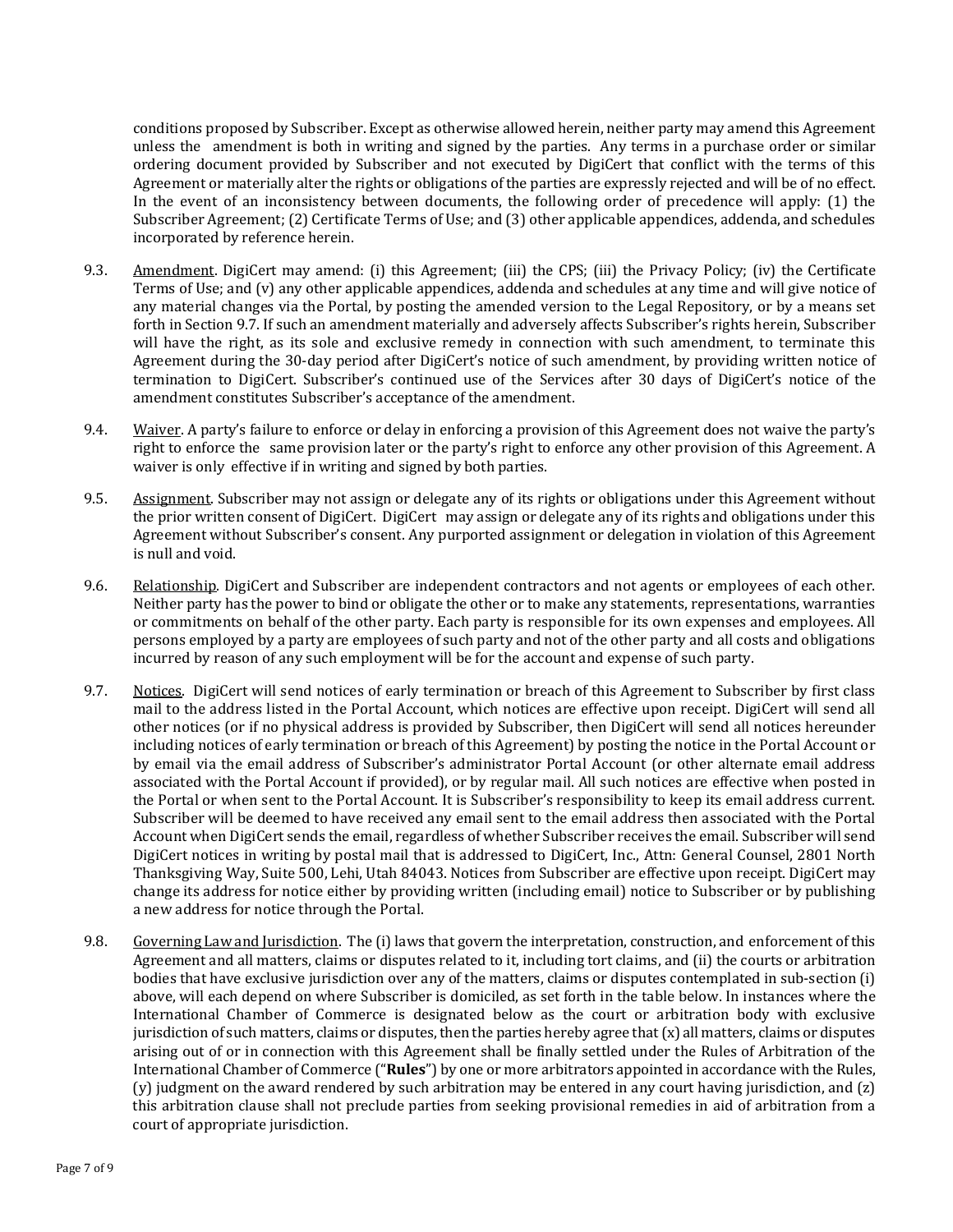| <b>Subscriber is Domiciled in:</b>                                                                                                                                                     | Governing Law is laws of:                       | Court or arbitration body with<br>exclusive jurisdiction:                                                             |
|----------------------------------------------------------------------------------------------------------------------------------------------------------------------------------------|-------------------------------------------------|-----------------------------------------------------------------------------------------------------------------------|
| The United States of America.<br>Canada, Mexico, Central America,<br>South America, the Caribbean, or<br>any other country not otherwise<br>included in the rest of the table<br>below | Utah state law and United States<br>federal law | State and Federal courts located in<br>Salt Lake County, Utah                                                         |
| Europe, the United Kingdom,<br>Switzerland, Russia, the Middle<br>East or Africa                                                                                                       | England                                         | International Chamber of<br>Commerce, International Court of<br>Arbitration, with seat of<br>arbitration in London    |
| Japan                                                                                                                                                                                  | Japan                                           | International Chamber of<br>Commerce, International Court of<br>Arbitration, with seat of<br>arbitration in Tokyo     |
| Australia or New Zealand                                                                                                                                                               | Australia                                       | International Chamber of<br>Commerce, International Court of<br>Arbitration, with seat of<br>arbitration in Melbourne |
| A Country in Asia or the Pacific<br>region, other than Japan, Australia<br>or New Zealand                                                                                              | Singapore                                       | International Chamber of<br>Commerce, International Court of<br>Arbitration, with seat of<br>arbitration in Singapore |

9.9. Dispute Resolution. To the extent permitted by law, before Subscriber files suit or initiates an arbitration claim with respect to a dispute involving any aspect of this Agreement, Subscriber shall notify DigiCert, and any other party to the dispute for the purpose of seeking business resolution. Both Subscriber and DigiCert shall make good faith efforts to resolve such dispute via business discussions. If the dispute is not resolved within sixty (60) days after the initial notice, then a party may proceed as permitted under applicable law and as specified under this Agreement.

(i) Arbitration. In the event a dispute is allowed or required under this Agreement to be resolved through arbitration, the parties will maintain the confidential nature of the existence, content, or results of any arbitration hereunder, except as may be necessary to prepare for or conduct the arbitration hearing on the merits, or except as may be necessary in connection with a court application for a preliminary remedy, a judicial confirmation or challenge to an arbitration award or its enforcement, or unless otherwise required by law or judicial decision.

(ii) Class Action and Jury Trial Waiver. THE PARTIES EXPRESSLY WAIVE THEIR RESPECTIVE RIGHTS TO A JURY TRIAL FOR THE PURPOSES OF LITIGATING DISPUTES HEREUNDER. Each party agrees that any dispute must be brought in the respective party's individual capacity, and not as a plaintiff or class member in any purported class, collective, representative, multiple plaintiff, or similar proceeding ("**Class Action**"). The parties expressly waive any ability to maintain any Class Action in any forum in connection with any dispute. If the dispute is subject to arbitration, the arbitrator will not have authority to combine or aggregate similar claims or conduct any Class Action nor make an award to any person or entity not a party to the arbitration. Any claim that all or part of this Class Action waiver is unenforceable, unconscionable, void, or voidable may be determined only by a court of competent jurisdiction and not by an arbitrator.

9.10. Compliance with Law. Each party will comply with all applicable laws, including federal, state and local laws and regulations in connection with its performance under this Agreement. Subscriber acknowledges that Services provided or offered under this Agreement may be subject to, and Subscriber agrees to comply with all applicable